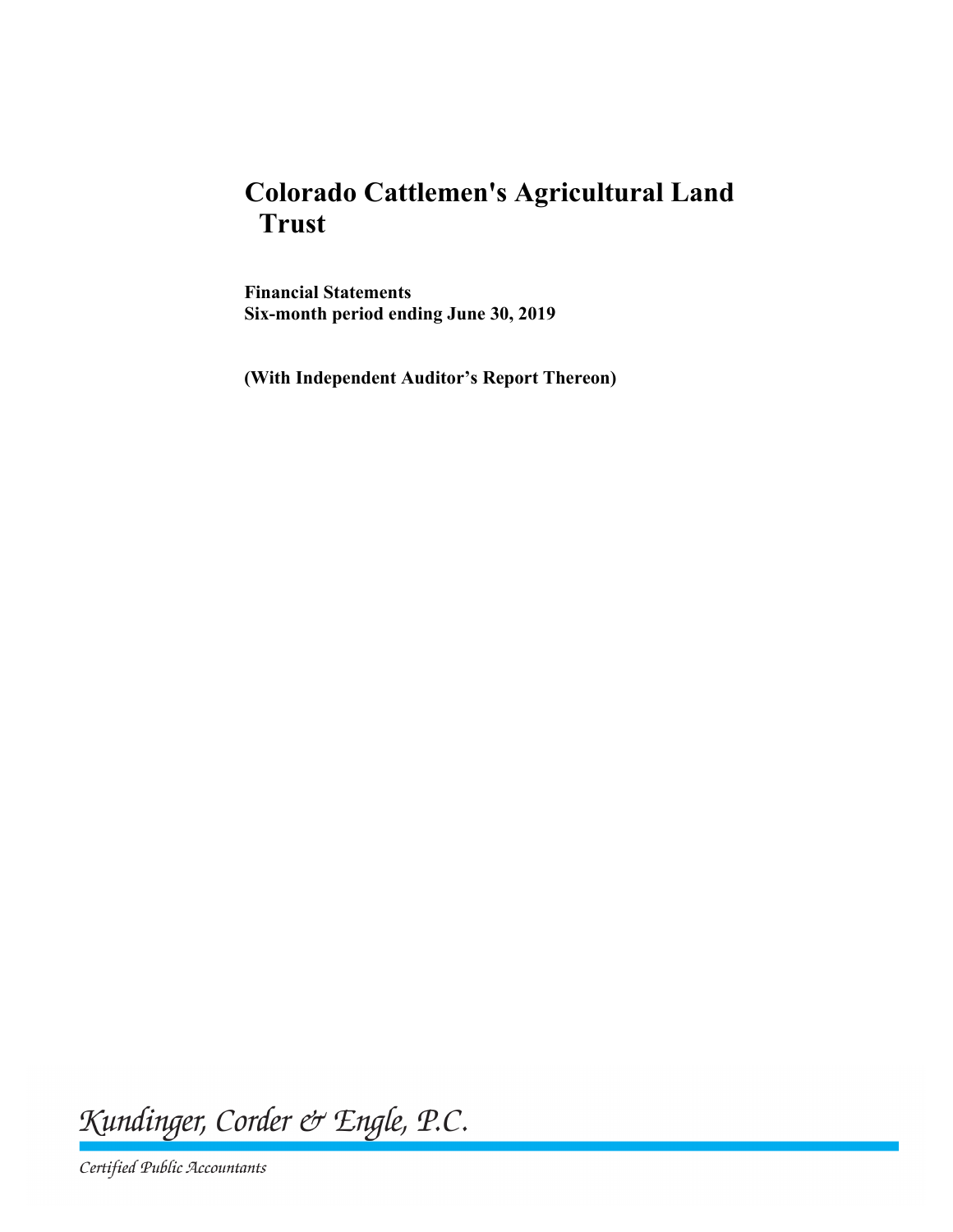Kundinger, Corder & Engle, P.C.

Certified Public Accountants 475 Lincoln Street, Suite 200 Denver, Colorado 80203

Phone (303) 534-5953 Fax (303) 892-7776 www.kcedenver.com

#### **Independent Auditor's Report**

**Board of Directors Colorado Cattlemen's Agricultural Land Trust:**

#### **Report on the Financial Statements**

We have audited the accompanying financial statements of Colorado Cattlemen's Agricultural Land Trust (the Land Trust), which comprise the statement of financial position as of June 30, 2019, and the related statement of activities, functional expenses, and cash flows for the six-month period then ended, and the related notes to the financial statements.

#### **Management's Responsibility for the Financial Statements**

Management is responsible for the preparation and fair presentation of these financial statements in accordance with accounting principles generally accepted in the United States of America; this includes the design, implementation, and maintenance of internal control relevant to the preparation and fair presentation of financial statements that are free from material misstatement, whether due to fraud or error.

#### **Auditor's Responsibility**

Our responsibility is to express an opinion on these financial statements based on our audits. We conducted our audits in accordance with auditing standards generally accepted in the United States of America. Those standards require that we plan and perform the audit to obtain reasonable assurance about whether the financial statements are free from material misstatement.

An audit involves performing procedures to obtain audit evidence about the amounts and disclosures in the financial statements. The procedures selected depend on the auditor's judgment, including the assessment of the risks of material misstatement of the financial statements, whether due to fraud or error. In making those risk assessments, the auditor considers internal control relevant to the entity's preparation and fair presentation of the financial statements in order to design audit procedures that are appropriate in the circumstances, but not for the purpose of expressing an opinion on the effectiveness of the entity's internal control. Accordingly, we express no such opinion. An audit also includes evaluating the appropriateness of accounting policies used and the reasonableness of significant accounting estimates made by management, as well as evaluating the overall presentation of the financial statements.

We believe that the audit evidence we have obtained is sufficient and appropriate to provide a basis for our audit opinion.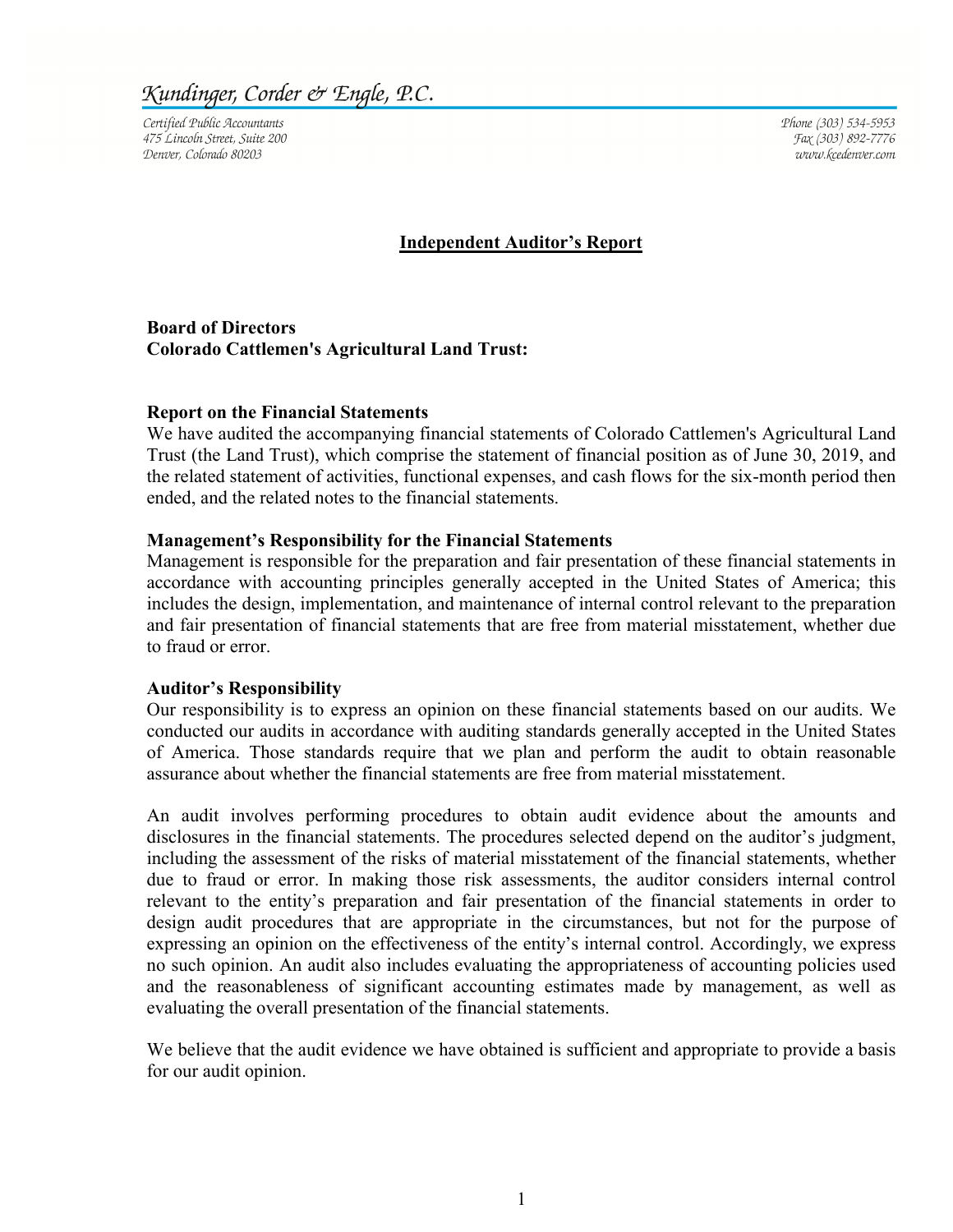### **Board of Directors Colorado Cattlemen's Agricultural Land Trust**

#### **Opinion**

In our opinion, the financial statements referred to above present fairly, in all material respects, the financial position of Colorado Cattlemen's Agricultural Land Trust as of June 30, 2019, and the changes in its net assets and its cash flows for the six-month period then ended in accordance with accounting principles generally accepted in the United States of America.

Kundinger, Cardia . Congle, P.C.

October 23, 2019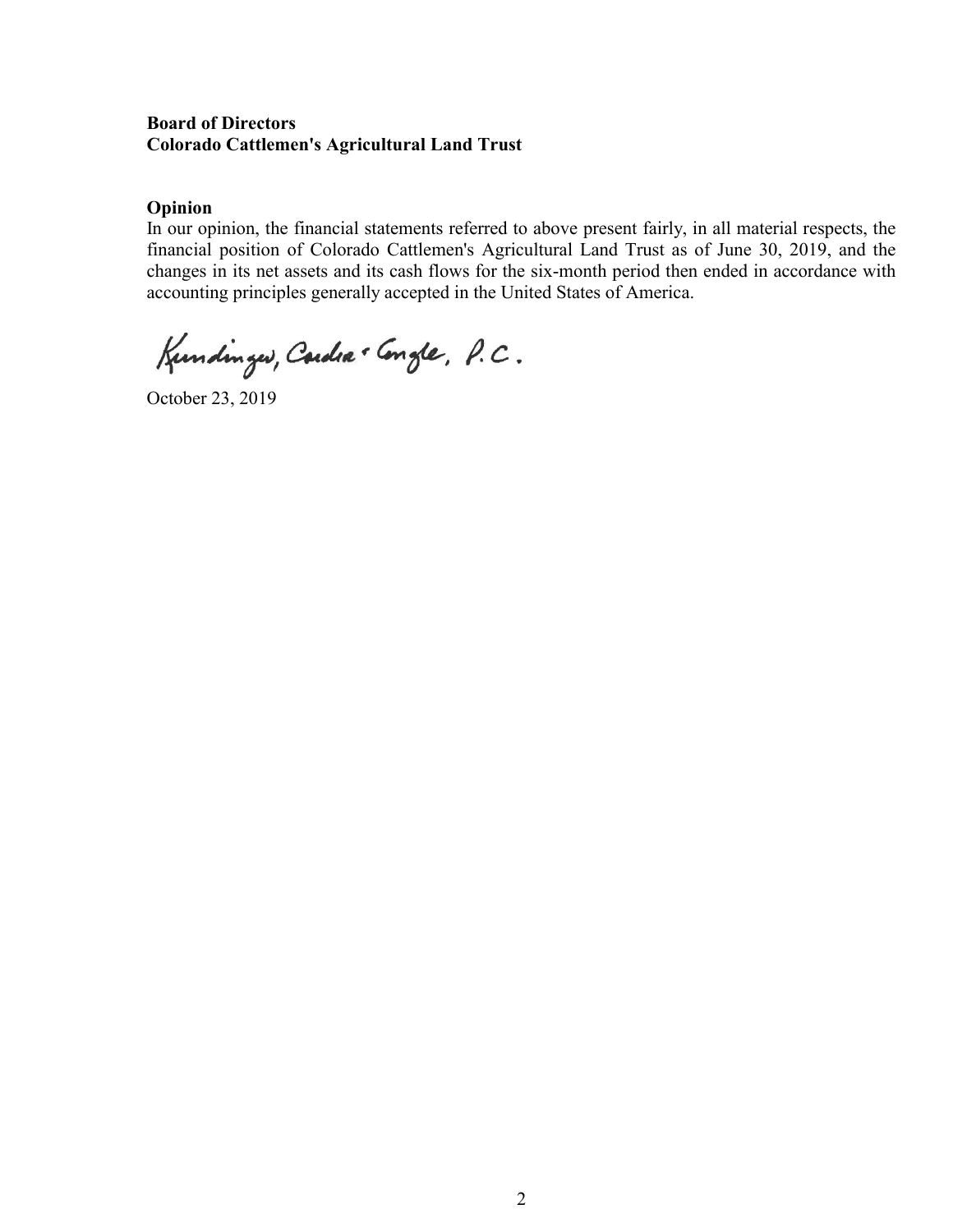# **Colorado Cattlemen's Agricultural Land Trust Statement of Financial Position June 30, 2019**

| <b>Assets</b>                        |              |           |
|--------------------------------------|--------------|-----------|
| Cash and cash equivalents            | \$           | 682,220   |
| Accounts receivable                  |              | 12,340    |
| Grants receivable                    |              | 24,359    |
| Contributions receivable             |              | 40,205    |
| Prepaid expenses                     |              | 22,582    |
| Loans receivable (note 8)            |              | 43,062    |
| Investments (note 3)                 |              | 4,970,691 |
| Property and equipment, net (note 4) |              | 42,538    |
| Total assets                         |              | 5,837,997 |
| <b>Liabilities and Net Assets</b>    |              |           |
| Liabilities                          |              |           |
| Accounts payable                     | $\mathbb{S}$ | 32,516    |
| <b>Accrued liabilities</b>           |              | 46,930    |
| Deferred revenue (note 5)            |              | 118,919   |
| <b>Total liabilities</b>             |              | 198,365   |
| Net assets (note 8)                  |              |           |
| Without donor restrictions           |              | 356,438   |
| With donor restrictions              |              | 5,283,194 |
| Total net assets                     |              | 5,639,632 |
| Commitments (notes 6, 7, and 9)      |              |           |
| Total liabilities and net assets     | \$           | 5,837,997 |

See the accompanying notes to the financial statements.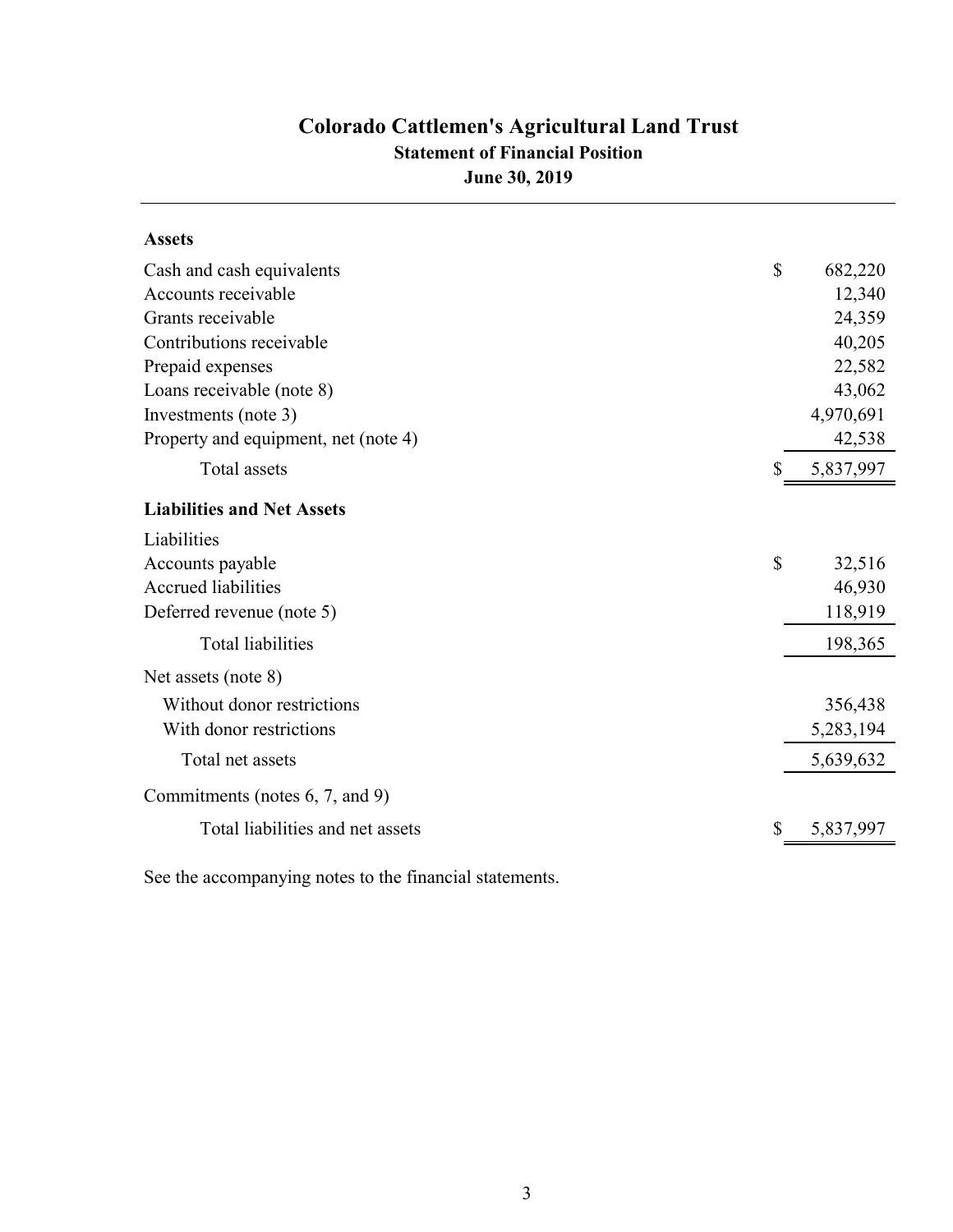# **Colorado Cattlemen's Agricultural Land Trust Statement of Activities Six-Month Period Ended June 30, 2019**

|                                                |               | <b>Without Donor</b><br>Restrictions | With Donor<br>Restrictions | Total      |
|------------------------------------------------|---------------|--------------------------------------|----------------------------|------------|
| <b>Operating activities</b>                    |               |                                      |                            |            |
| <b>Support and revenue</b>                     |               |                                      |                            |            |
| Contributions and grants                       | $\mathcal{S}$ | 90,755                               | 305,222                    | 395,977    |
| Contributions of conservation easements        |               | 4,009,000                            |                            | 4,009,000  |
| Special events revenue                         |               | 46,030                               |                            | 46,030     |
| Less cost of direct benefits to donors         |               | (28, 336)                            |                            | (28, 336)  |
| Service fee income                             |               | 105,225                              |                            | 105,225    |
| Miscellaneous income                           |               | 2,171                                |                            | 2,171      |
| Net assets released from restrictions (note 8) |               | 320,692                              | (320, 692)                 |            |
| Total support and revenue                      |               | 4,545,537                            | (15, 470)                  | 4,530,067  |
| <b>Expenses</b>                                |               |                                      |                            |            |
| Program services                               |               |                                      |                            |            |
| Conservation easements                         |               | 4,009,000                            |                            | 4,009,000  |
| Other conservation expenses                    |               | 287,663                              |                            | 287,663    |
| Total program services                         |               | 4,296,663                            |                            | 4,296,663  |
| Supporting services                            |               |                                      |                            |            |
| Management and general                         |               | 224,944                              |                            | 224,944    |
| Fundraising                                    |               | 137,104                              |                            | 137,104    |
| Total supporting services                      |               | 362,048                              |                            | 362,048    |
| Total expenses                                 |               | 4,658,711                            |                            | 4,658,711  |
| Change in net assets from operations           |               | (113, 174)                           | (15, 470)                  | (128, 644) |
| <b>Non-operating activities</b>                |               |                                      |                            |            |
| Investment return                              |               | 2,091                                | 557,940                    | 560,031    |
| Total non-operating activities                 |               | 2,091                                | 557,940                    | 560,031    |
| <b>Change in net assets</b>                    |               | (111,083)                            | 542,470                    | 431,387    |
| Net assets, beginning of period                |               | 467,521                              | 4,740,724                  | 5,208,245  |
| Net assets, end of period                      | \$            | 356,438                              | 5,283,194                  | 5,639,632  |

See the accompanying notes to the financial statements.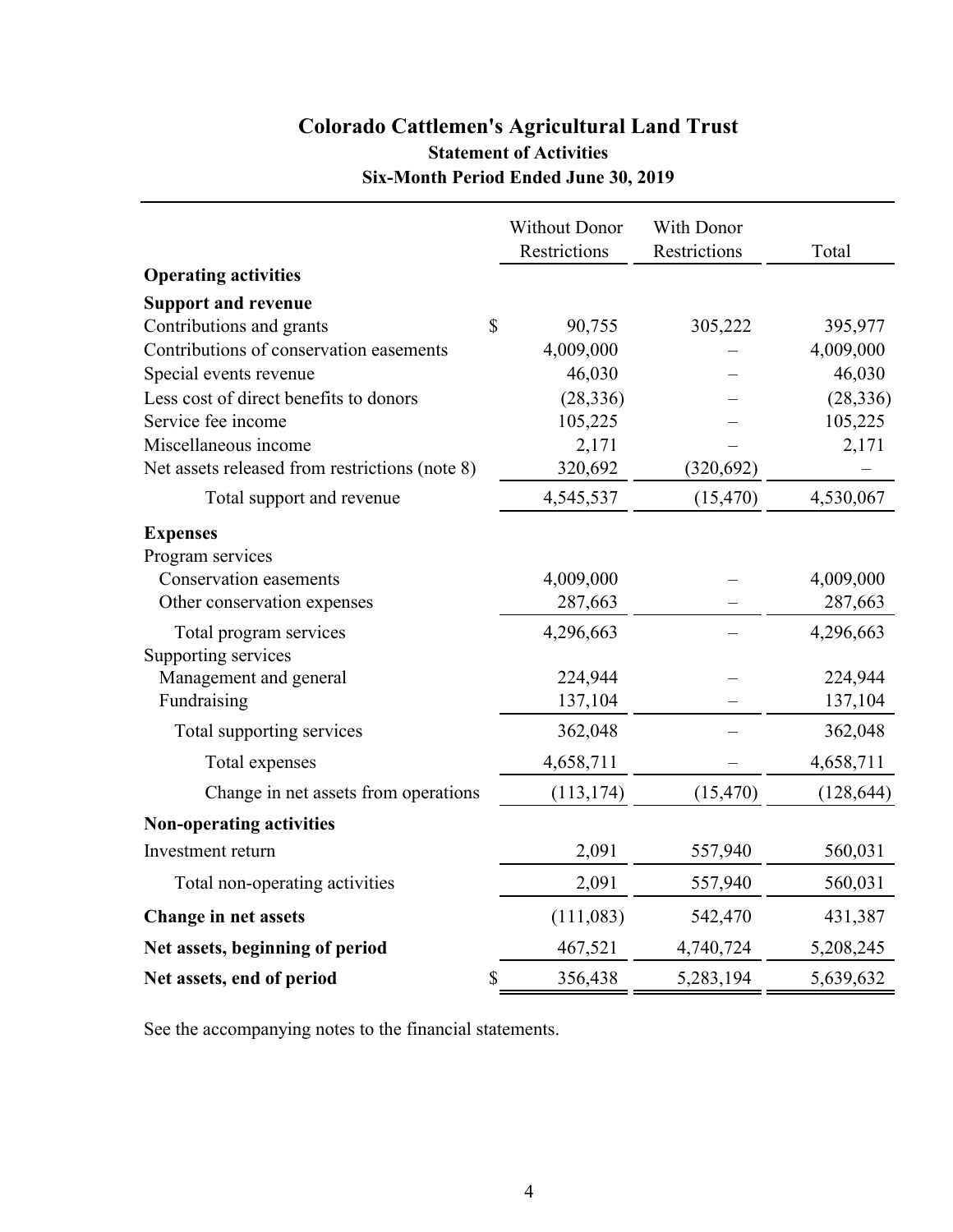# **Colorado Cattlemen's Agricultural Land Trust Statement of Functional Expenses Six-Month Period Ended June 30, 2019**

|                                                   |                 | Supporting services      |           |            |           |
|---------------------------------------------------|-----------------|--------------------------|-----------|------------|-----------|
|                                                   |                 | Management               |           | Total      |           |
|                                                   | Program         | and                      | Fund      | supporting | Total     |
|                                                   | services        | general                  | raising   | services   | expenses  |
| Conservation easements                            | 4,009,000<br>\$ |                          |           |            | 4,009,000 |
| Salaries, employee benefits,<br>and payroll taxes | 103,618         | 165,626                  | 39,634    | 205,260    | 308,878   |
| Public policy                                     |                 |                          |           |            |           |
|                                                   | 58,100          |                          |           |            | 58,100    |
| Professional fees                                 | 21,280          | 26,239                   | 4,511     | 30,750     | 52,030    |
| Marketing expense                                 |                 |                          | 51,523    | 51,523     | 51,523    |
| Project and stewardship expense                   | 46,911          |                          |           |            | 46,911    |
| Information technology                            | 5,670           | 6,495                    | 2,402     | 8,897      | 14,567    |
| Special events expense                            |                 |                          | 33,747    | 33,747     | 33,747    |
| Insurance                                         | 19,443          | 4,321                    | 949       | 5,270      | 24,713    |
| Database migration                                | 5,018           | $\overline{\phantom{0}}$ | 15,054    | 15,054     | 20,072    |
| Printing and publications                         | 8,837           |                          | 8,857     | 8,857      | 17,694    |
| Occupancy                                         | 4,050           | 5,857                    | 1,633     | 7,490      | 11,540    |
| Office expenses                                   | 549             | 4,660                    | 2,105     | 6,765      | 7,314     |
| Fellows program                                   | 1,898           | 2,936                    | 1,498     | 4,434      | 6,332     |
| Depreciation                                      | 2,019           | 2,919                    | 814       | 3,733      | 5,752     |
| Conferences, meetings, and                        |                 |                          |           |            |           |
| training                                          | 3,845           | 888                      |           | 888        | 4,733     |
| Travel and meals                                  | 2,323           | 1,420                    | 609       | 2,029      | 4,352     |
| Miscellaneous                                     | 1,511           | 1,456                    | 1,511     | 2,967      | 4,478     |
| Dues and subscriptions                            | 1,471           | 2,127                    | 593       | 2,720      | 4,191     |
| Certification/accreditation                       | 1,120           |                          |           |            | 1,120     |
| Total functional expenses                         | 4,296,663       | 224,944                  | 165,440   | 390,384    | 4,687,047 |
| Less expenses included with revenue               |                 |                          |           |            |           |
| in the statement of activities:                   |                 |                          |           |            |           |
| Special events direct benefit                     |                 |                          |           |            |           |
| to donors                                         |                 |                          | (28, 336) | (28, 336)  | (28, 336) |
| Total expenses                                    | 4,296,663<br>\$ | 224,944                  | 137,104   | 362,048    | 4,658,711 |

See the accompanying notes to the consolidated financial statements.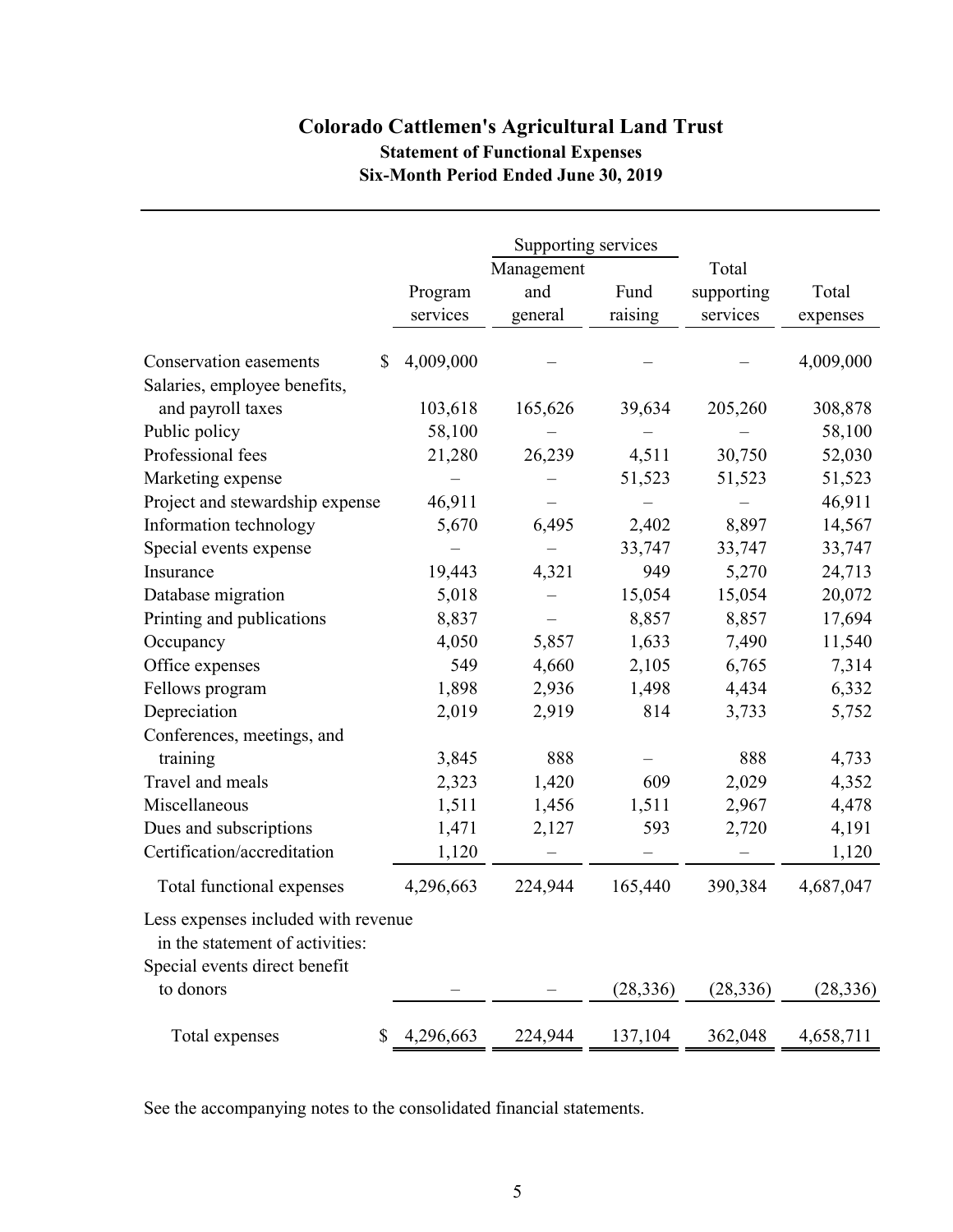# **Six-Month Period Ended June 30, 2019 Statement of Cash Flows Colorado Cattlemen's Agricultural Land Trust**

| \$<br>Change in net assets<br>431,387<br>Adjustments to reconcile change in net assets to net cash<br>used in operating activities<br>Depreciation<br>5,752<br>Amortization of discount on contributions receivable<br>(930)<br>(135, 626)<br>Contributions restricted for long-term purposes<br>Investment income on contributions restricted |
|------------------------------------------------------------------------------------------------------------------------------------------------------------------------------------------------------------------------------------------------------------------------------------------------------------------------------------------------|
|                                                                                                                                                                                                                                                                                                                                                |
|                                                                                                                                                                                                                                                                                                                                                |
|                                                                                                                                                                                                                                                                                                                                                |
|                                                                                                                                                                                                                                                                                                                                                |
|                                                                                                                                                                                                                                                                                                                                                |
|                                                                                                                                                                                                                                                                                                                                                |
|                                                                                                                                                                                                                                                                                                                                                |
| for long-term purposes<br>(19, 428)                                                                                                                                                                                                                                                                                                            |
| Net realized and unrealized gains on investments<br>(533, 448)                                                                                                                                                                                                                                                                                 |
| Decrease (increase) in operating assets                                                                                                                                                                                                                                                                                                        |
| Accounts receivable<br>(4,840)                                                                                                                                                                                                                                                                                                                 |
| Grants receivable<br>(19,109)                                                                                                                                                                                                                                                                                                                  |
| Contributions receivable<br>7,120                                                                                                                                                                                                                                                                                                              |
| (13, 339)<br>Prepaid expenses                                                                                                                                                                                                                                                                                                                  |
| Increase (decrease) in operating liabilities                                                                                                                                                                                                                                                                                                   |
| Accounts payable and accrued liabilities<br>(12, 410)                                                                                                                                                                                                                                                                                          |
| Deferred revenue<br>84,459                                                                                                                                                                                                                                                                                                                     |
| (210, 412)<br>Net cash used in operating activities                                                                                                                                                                                                                                                                                            |
| <b>Cash flows from investing activities</b>                                                                                                                                                                                                                                                                                                    |
| Loan repayments, net<br>(33, 175)                                                                                                                                                                                                                                                                                                              |
| Purchases of investments, net of sales<br>(7,345)                                                                                                                                                                                                                                                                                              |
| Purchases of property and equipment<br>(1,652)                                                                                                                                                                                                                                                                                                 |
| (42, 172)<br>Net cash used in investing activities                                                                                                                                                                                                                                                                                             |
| <b>Cash flows from financing activities</b>                                                                                                                                                                                                                                                                                                    |
| Contributions restricted for long-term purposes<br>135,626                                                                                                                                                                                                                                                                                     |
| Investment income on contributions restricted                                                                                                                                                                                                                                                                                                  |
| 19,428<br>for long-term purposes                                                                                                                                                                                                                                                                                                               |
| 155,054<br>Net cash provided by financing activities                                                                                                                                                                                                                                                                                           |
| Net change in cash and cash equivalents<br>(97, 530)                                                                                                                                                                                                                                                                                           |
| Cash and cash equivalents, beginning of period<br>779,750                                                                                                                                                                                                                                                                                      |
| Cash and cash equivalents, end of year<br>682,220<br>\$                                                                                                                                                                                                                                                                                        |

See the accompanying notes to the financial statements.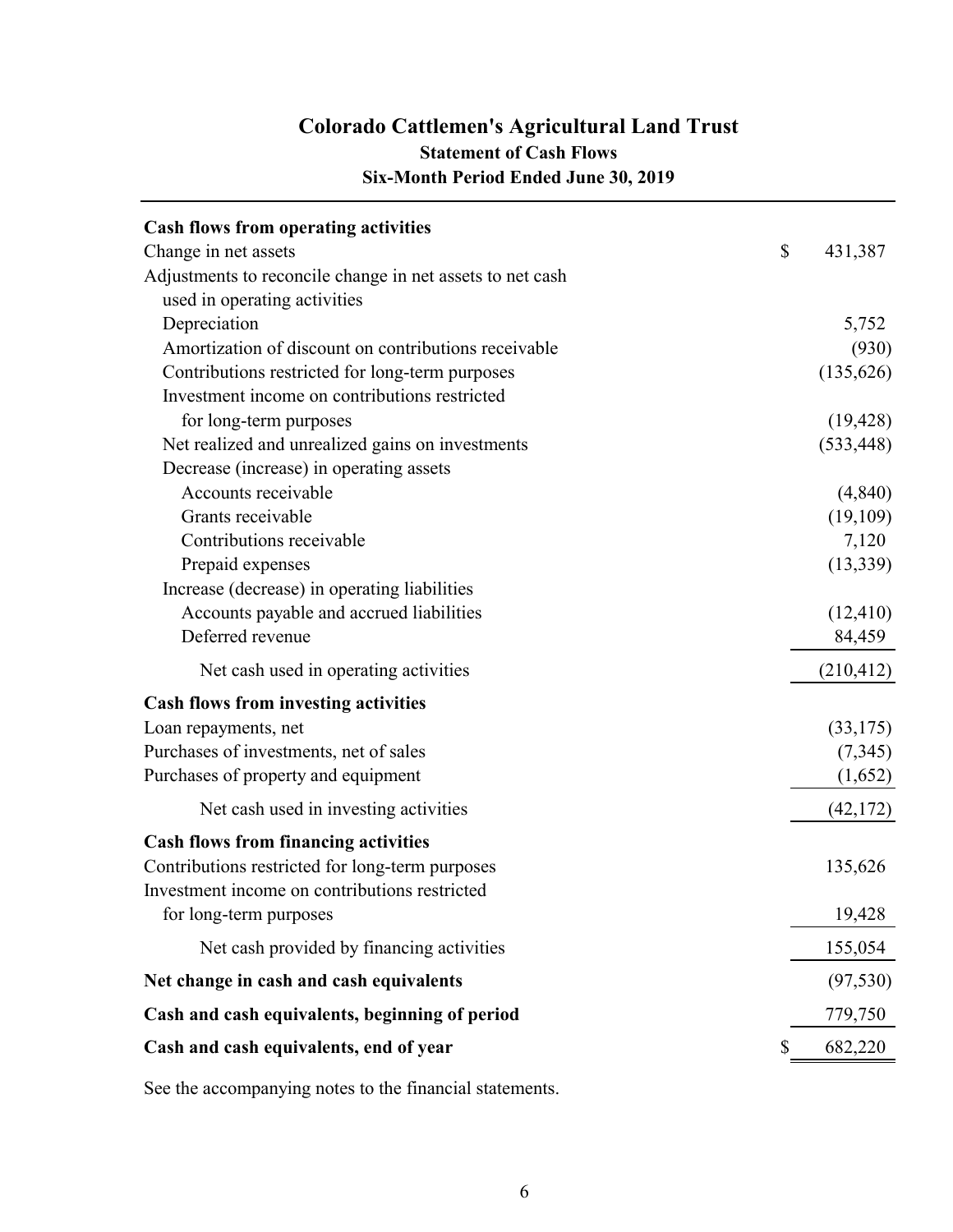#### **Notes to Financial Statements**

#### **(1) Summary of Significant Accounting Policies**

#### **(a) Organization**

Colorado Cattlemen's Agricultural Land Trust (the Land Trust) was established in 1995 to conserve Colorado's western heritage and working landscapes for the benefit of future generations. Support for the Land Trust's activities generally comes from individual donor contributions, private and government grants, and service fees.

The Land Trust has elected to change its fiscal year from a calendar year ending December  $31<sup>st</sup>$  to a fiscal year ending June  $30<sup>th</sup>$ . As a result, the activities of the accompanying financial statements reflect only the six-month period ending June 30, 2019.

#### **(b) Basis of Accounting**

The accompanying financial statements of the Land Trust have been prepared on the accrual basis of accounting and, accordingly, reflect all significant receivables, payables and other liabilities.

#### **(c) Financial Statement Presentation**

The Land Trust is required to present information regarding its financial position and activities according to the following net asset classifications:

**Net assets without donor restrictions:** Net assets that are not subject to donorimposed restrictions and may be expended for any purpose in performing the primary objectives of the Land Trust. These net assets may be used at the discretion of the Land Trust's management and the board of directors.

**Net assets with donor restrictions:** Net assets subject to stipulations imposed by donors, and grantors. Some donor restrictions are temporary in nature; those restrictions will be met by actions of the Land Trust or by the passage of time. Other donor restrictions are perpetual in nature, where by the donor has stipulated the funds be maintained in perpetuity.

#### **(d) Measure of Operations**

The statements of activities reports all changes in net assets, including changes in net assets from operating and nonoperating activities. Operating activities consist of those items attributable to the Land Trust's ongoing easement activities, contributions, grants, special events and service fee income. Nonoperating activities are limited to resources that generate return from investments and other activities considered to be of a more unusual or nonrecurring nature.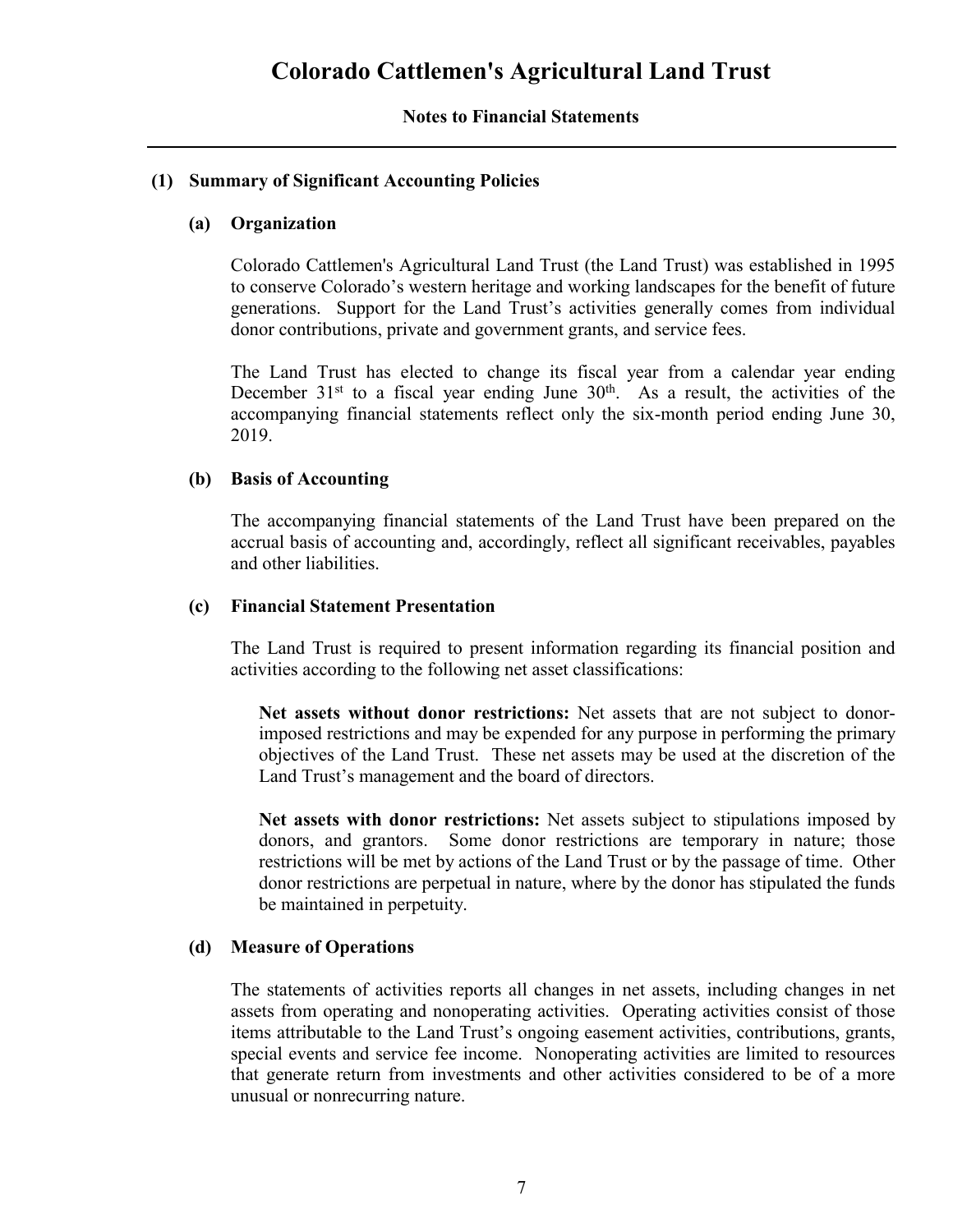## **(1) Summary of Significant Accounting Policies, Continued**

### **(e) Cash and Cash Equivalents**

The Land Trust considers all highly liquid investments with an initial maturity of three months or less, and which are not held by investment managers as part of an investment portfolio, to be cash equivalents.

## **(f) Concentrations of Credit Risk**

Financial instruments which potentially subject the Land Trust to concentrations of credit risk consist of cash and cash equivalents, investments, and contributions receivable. The Land Trust places its cash and cash equivalents with creditworthy, high quality financial institutions. At times during the year, a portion of the Land Trust's cash deposits may not be insured by the FDIC or related entity.

The Land Trust has significant investments in stocks, bonds, mutual funds and money market accounts and is therefore subject to concentrations of credit risk. Investments are made and monitored by the management of the Land Trust pursuant to an investment policy established by the Board of Directors. Though the market values of investments are subject to fluctuation on a year-to-year basis, management believes that the investment policy is prudent for the long-term welfare of the Land Trust.

Credit risk with respect to contributions receivable is limited due to the credit worthiness of the entities that comprise the contributor base.

The Land Trust generally receives a significant amount of support from the U.S. Department of Agriculture, and is reliant on tax incentives provided at the state level for landowners. The Land Trust is also dependent on the services of qualified appraisers in order to complete conservation easement transactions. A decrease in grants from the Department of Agriculture, a change in the current state tax incentives, or changes to regulation of appraisers could all have an adverse impact on the Land Trust's operations.

#### **(g) Accounts Receivable**

Accounts receivable consist of amounts due from landowners and others for program fees and reimbursable costs generated from easement closings. Management uses the allowance method to determine uncollectible amounts. The allowance is based on prior years' experience and management's analysis of subsequent collections. At June 30, 2019, management believes that all accounts are collectible. Accordingly, there is no allowance for uncollectible amounts.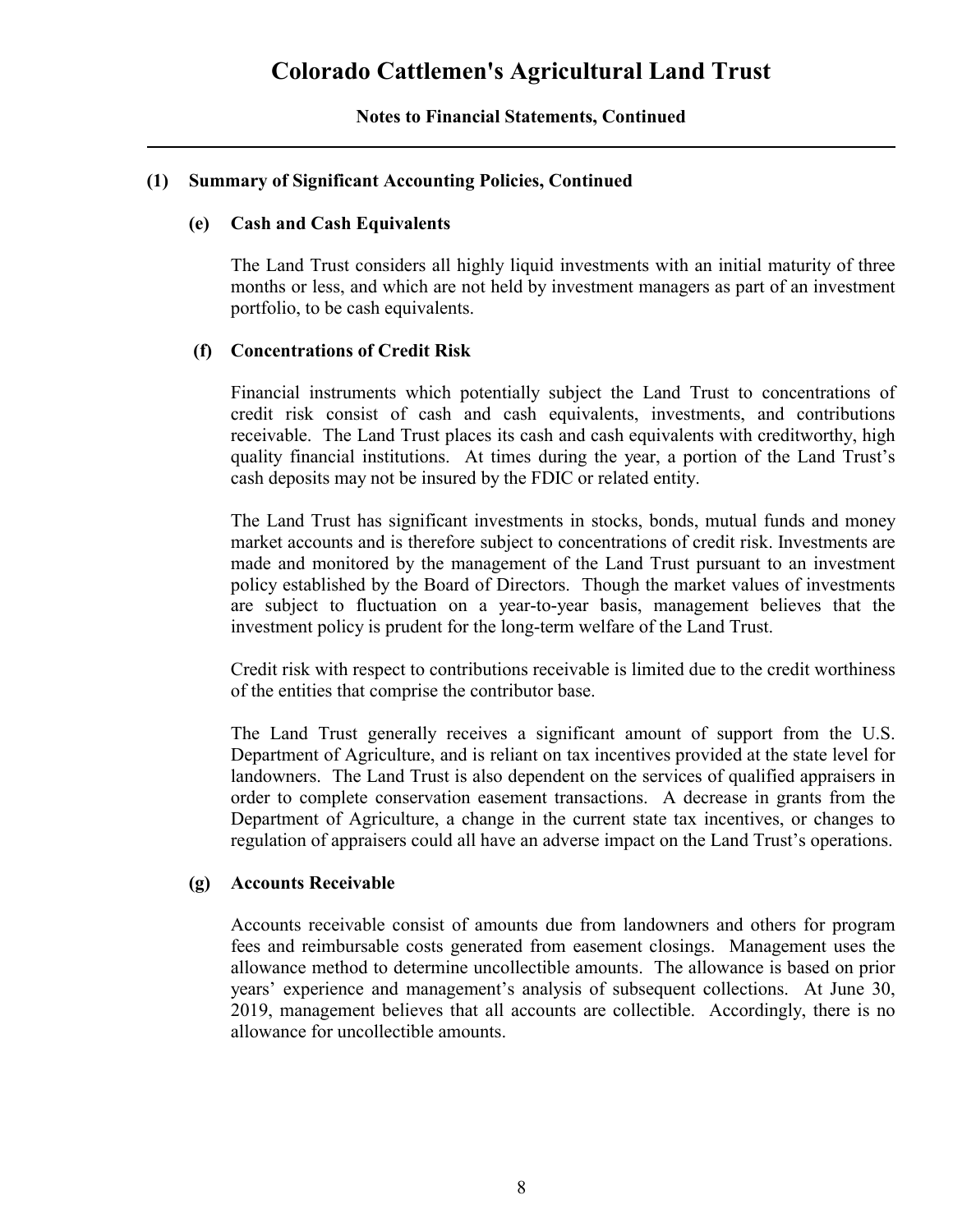## **(1) Summary of Significant Accounting Policies, Continued**

## **(h) Contributions Receivable**

Unconditional contributions receivable are recognized as revenues in the period the pledge is received. Unconditional contributions receivable are recorded at net realizable value if expected to be collected in one year, and at fair value if expected to be collected in more than one year. At June 30, 2019, contributions receivable consist of amounts due in less than one year. Conditional contributions receivable are recognized when the conditions on which they depend are substantially met. The Land Trust considers all contributions receivable to be fully collectible; accordingly, no allowance for doubtful amounts is considered necessary.

## **(i) Loans Receivable**

Loans receivable are reported at their net realizable value. At June 30, 2019, management has evaluated all outstanding loans and believes that all loans are collectible. Accordingly, there is no allowance for uncollectible amounts.

## **(j) Investments**

Investments are recorded at cost, if purchased, or at fair value, if donated. Thereafter, investments are reported at their fair values in the statement of financial position. Fair value is more fully discussed in note 1(k).

Investment return consists of interest, dividends, capital gains and losses generated from investments, as well as the change in fair value of the investments. Gains and losses attributable to investments are realized and reported upon a sale or disposition of the investment. Unrealized gains and losses are included in the change in net assets in the statement of activities.

#### **(k) Fair Value Measurements**

Fair value is defined as the price that would be received to sell an asset or paid to transfer a liability in an orderly transaction between market participants at the measurement date. Generally accepted accounting principles in the U.S. establishes a fair value hierarchy that prioritizes investments based on the assumptions market participants would use when pricing an asset. The fair value hierarchy gives the highest priority to quoted prices in active markets (observable inputs) and the lowest priority to an entity's assumptions (unobservable inputs).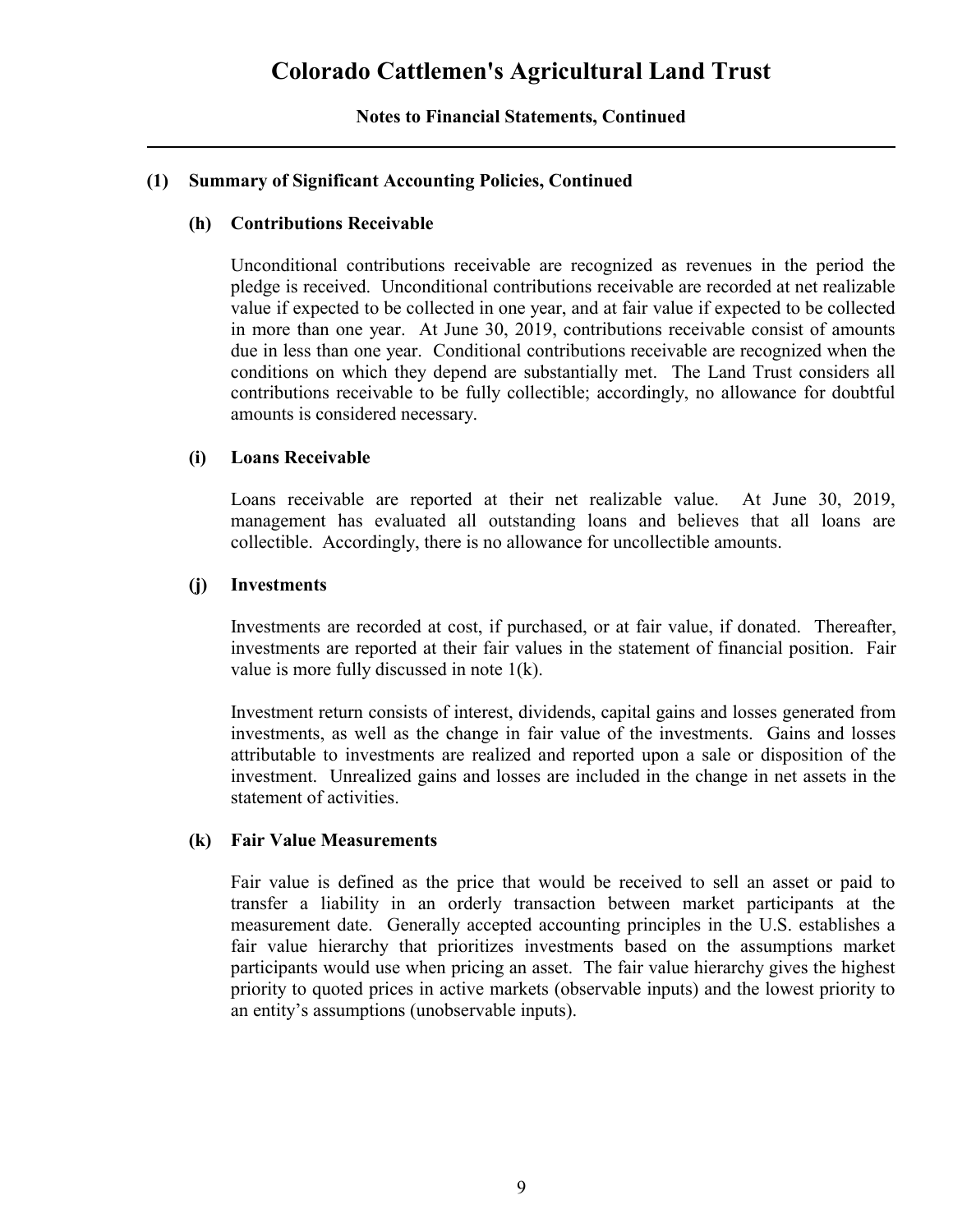# **Colorado Cattlemen's Agricultural Land Trust**

### **Notes to Financial Statements, Continued**

### **(1) Summary of Significant Accounting Policies, Continued**

#### **(k) Fair Value Measurements, Continued**

Assets are grouped at fair value in three levels based on the markets in which the assets and liabilities are traded and the reliability of the assumptions used to determine fair value. These levels are:

- Level 1 Unadjusted quoted market prices for identical assets or liabilities in active markets as of the measurement date.
- Level 2 Inputs other than quoted market prices that are observable for the asset/liability, either directly or indirectly.
- Level 3 Unobservable inputs that cannot be corroborated by observable market data.

In certain cases, the inputs used to measure fair value may fall into different levels of the fair value hierarchy. In such cases, an investment's level within the fair value hierarchy is based on the lowest level of input that is significant to the fair value measurement. These classifications (Level 1, 2 and 3) are intended to reflect the observability of inputs used in the valuation of investments and are not necessarily an indication of risk or liquidity.

The carrying amount reported in the statement of financial position for cash and cash equivalents, accounts and contributions receivable, and accounts payable and accrued liabilities approximate fair value because of the immediate or short-term maturities of these financial instruments. Investments in marketable equity and fixed income securities with readily determinable market values are reported at fair value based on quoted prices in active markets.

#### **(l) Property and Equipment**

Property and equipment are stated at cost or, if donated, at the approximate fair market value at the date of donation. Depreciation is computed using the straight-line method over the estimated useful lives of the assets ranging from five to seven years. The Land Trust capitalizes all property and equipment with a useful life of more than one year and a cost greater than or equal to \$2,500.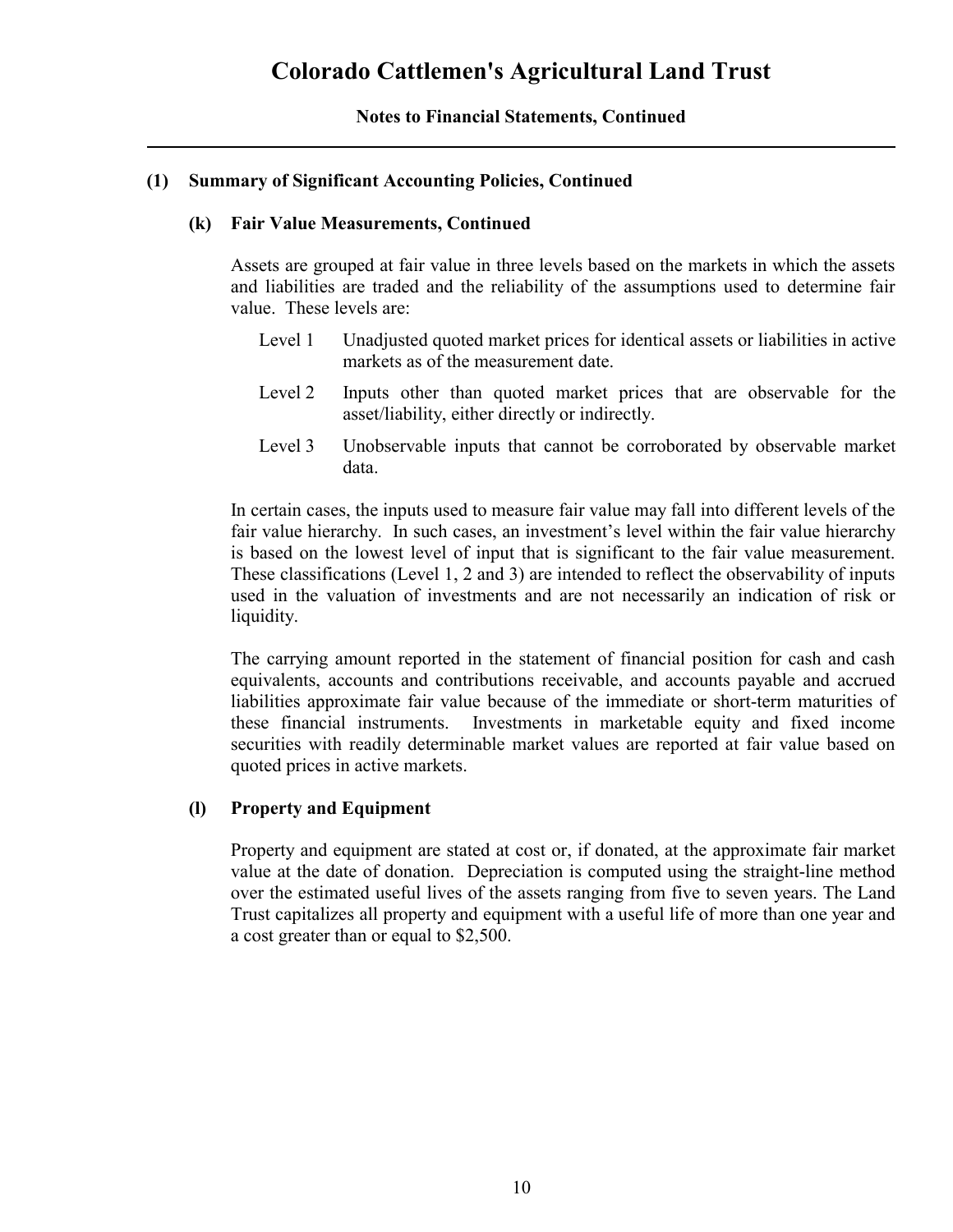## **(1) Summary of Significant Accounting Policies, Continued**

#### **(m) Conservation Easements**

The Land Trust receives gifts of conservation easements and grants toward the purchase of conservation easements. The easements contain numerous restrictions over the use and development of land, which is not owned by the Land Trust. The value of donated conservation easements is based on the appraised value as determined by an independent appraiser. Easements are recorded as revenue when they are received and an expense is recorded for an equal amount whether the easement is held by the Land Trust or transferred to an eligible entity. Grants received for the purchase of conservation easements are recorded as revenue and as a conservation easement expense when the easement is purchased.

The Land Trust monitors activities on the land and enforces restrictions contained in both donated and purchased conservation easements. The value of the easements is not reflected in the statement of financial position because the easements have no economic value to the Land Trust.

## **(n) Revenue Recognition**

The Land Trust does not record grants committed to the purchase of conservation easements and completion of conservation projects until the easements are purchased or projects completed. Grants and contributions committed to future conservation easements and projects, which have not been recorded at June 30, 2019, total \$3,502,223. Cash received under these grants is reported as deferred revenue until the conservation easement project is complete. Revenue from services provided by the Land Trust in connection with a conservation easement project is recognized when the service is completed.

## **(o) Contributions**

Contributions received are recorded as net assets without donor restrictions or net assets with donor restrictions, depending on the existence and/or nature of any donor-imposed restrictions. When a restriction expires (that is, when a stipulated time restriction ends or purpose restriction is accomplished), net assets with donor restrictions are reclassified to net assets without donor restrictions and reported in the statement of activities as net assets released from restrictions.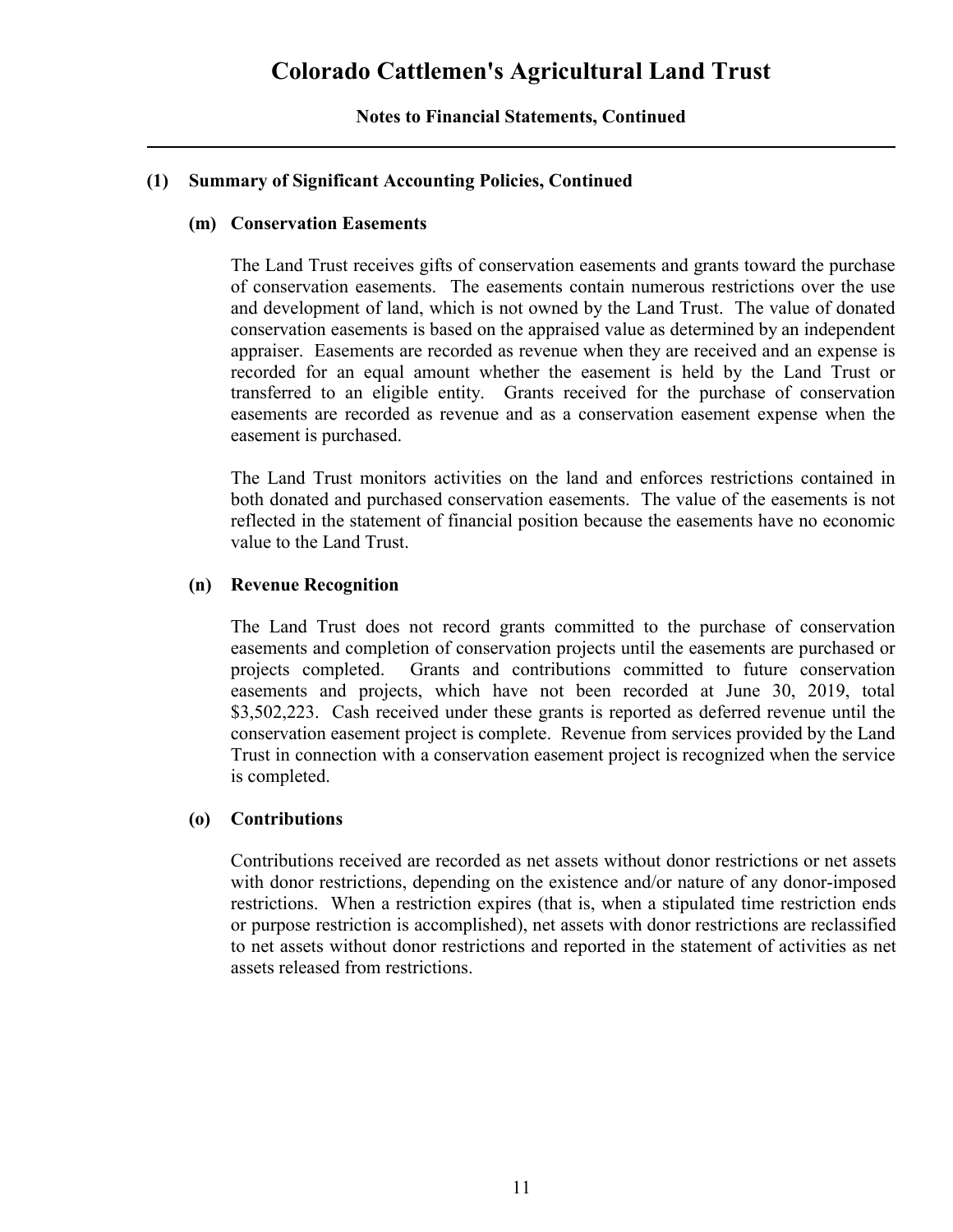## **(1) Summary of Significant Accounting Policies, Continued**

## **(p) Donated Goods and Services**

Donated conservation easements are recorded at fair value. Donated goods and services are recorded as contributions and corresponding expenses at their estimated fair values at the date of donation, or capitalized if they meet the capitalization criteria. Donated auction items are recorded at the cash sales price at the time of sale and included in special event revenue. Many individuals volunteer their time and perform a variety of tasks that assist the Land Trust in its programs and general operations. These services are not recognized in the financial statements because they do not meet the criteria for recognition under generally accepted accounting principles.

## **(q) Functional Expenses**

The costs of providing program and supporting services have been summarized on a functional basis in the accompanying statements of functional expenses. The Land Trust incurs expenses that directly relate to, and can be assigned to, a specific program or supporting activity. The Land Trust also conducts a number of activities which benefit both its program objectives as well as supporting services (i.e. fundraising and management and general activities). These costs, which are not specifically attributable to a specific program or supporting activity, are allocated by management on a consistent basis among program and supporting services benefited, based on either financial or nonfinancial data, such as headcount, square-footage, or estimates of time and effort incurred by personnel.

## **(r) Estimates**

The preparation of financial statements in conformity with generally accepted accounting principles requires management to make estimates and assumptions that affect the reported amounts of assets and liabilities and disclosures of contingent assets and liabilities at the date of the financial statements, and the reported amounts of revenues and expenses during the reporting period. Actual results could differ from those estimates.

## **(s) Income Tax Status**

The Land Trust is exempt from federal income taxes under Section  $501(c)(3)$  of the Internal Revenue Code. However, income from activities not directly related to the Land Trust's tax-exempt purpose is subject to taxation as unrelated business income. In addition, the Land Trust qualifies for the charitable contribution deduction under Section  $170(b)(1)(A)(ii)$  and has been classified as an organization other than a private foundation under Section  $509(a)(1)$ . The Land Trust had no unrelated business income during the year ended June 30, 2019, and thus incurred no unrelated business income tax.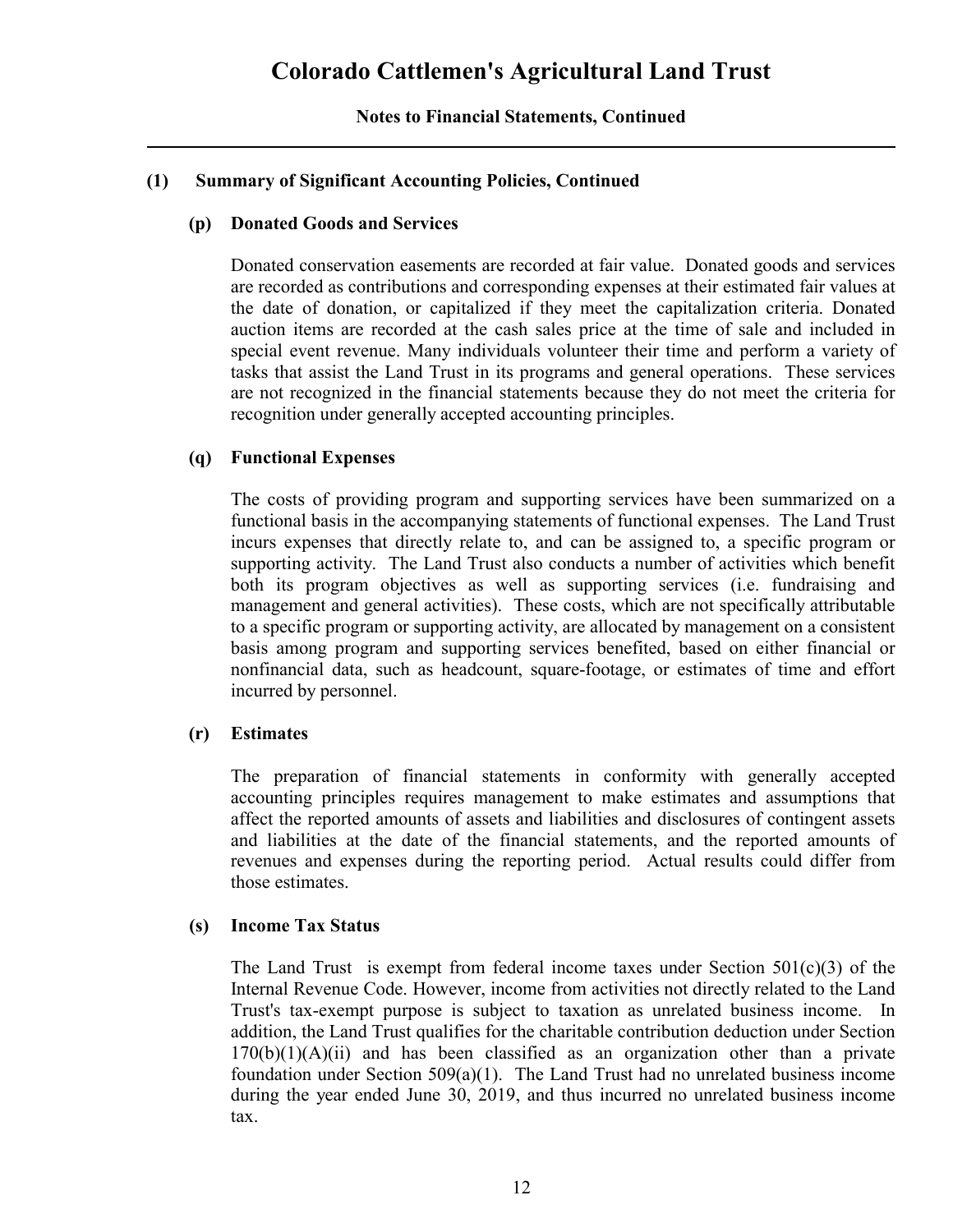# **Colorado Cattlemen's Agricultural Land Trust**

#### **Notes to Financial Statements, Continued**

#### **(1) Summary of Significant Accounting Policies, Continued**

#### **(s) Income Tax Status, Continued**

Generally accepted accounting principles require the Land Trust's management to evaluate tax positions taken by the Land Trust and recognize a tax liability (or asset) if the Land Trust has taken an uncertain position that more likely than not would not be sustained upon examination by taxing authorities. The Land Trust has analyzed the tax positions taken or expected to be taken that would require recognition of a liability (or asset) or disclosure in the financial statements and determined there are none. The Land Trust is subject to routine audits by taxing jurisdictions; however, there are currently no audits for any tax periods in progress. The Land Trust files federal Return of Organization Exempt from Income Tax (Form 990), and the three previous tax years remain subject to examination.

#### **(t) Subsequent Events**

Management has evaluated subsequent events through October 23, 2019, the date the financial statements were available to be issued.

#### **(2) Availability and Liquidity**

The following represents the Land Trust's financial assets as of June 30, 2019:

| Financial assets at year end                                         |               |
|----------------------------------------------------------------------|---------------|
| Cash and cash equivalents                                            | \$<br>682,220 |
| Accounts receivable                                                  | 12,340        |
| Grants receivable                                                    | 24,359        |
| Contributions receivable                                             | 40,205        |
| Loans receivable                                                     | 43,062        |
| Investments                                                          | 4,970,691     |
| Total financial assets                                               | 5,772,877     |
| Less amounts not available to be used within one year                |               |
| Net assets with donor restrictions                                   | 5,283,194     |
| Less endowment funds to be appropriated within one year              | (187,000)     |
| Less net assets with purpose restrictions expected to be             |               |
| met in one year                                                      | (154, 781)    |
| Board designated funds requiring board approval for expenditure      | 353,027       |
|                                                                      | 5,294,440     |
| Financial assets available to meet general and specific expenditures |               |
| over the next twelve months                                          | 478,437       |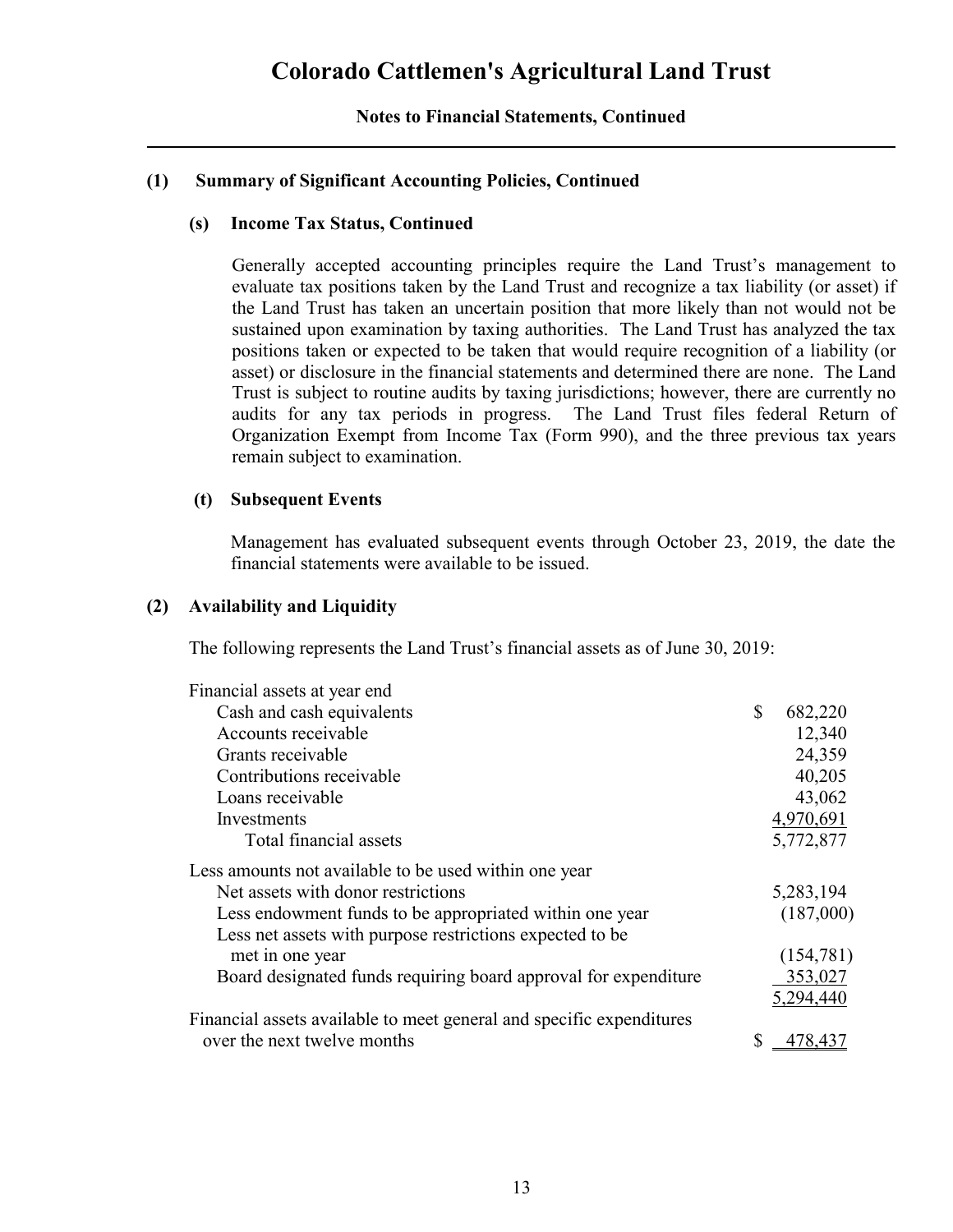## **(2) Availability and Liquidity, Continued**

As part of the Land Trust's liquidity management, it has a policy to structure its financial assets to be available as its general expenditures, liabilities, and other obligations become due. The organization has a goal to maintain financial assets on hand to cover 90 days of general expenditures. Financial assets in excess of daily cash requirements are invested in money market funds and other short-term investments.

Additionally, the Land Trust has board designated net assets without donor restrictions that, while the Land Trust does not intend to spend these for purposes other than those identified, could be made available for current operations, if necessary.

Management has estimated that net assets with purpose restrictions expected to be met within one year total \$154,781. This estimate is based on projects expected to be completed, conservation easement transactions expected to close, and budgeted expenditures for the next year.

The Land Trust expects an annual appropriation from the endowment funds of \$187,000 to be available within the next twelve months for operations. The Land Trust's cash flows have seasonal variations during the year attributable to the timing of conservation easement transaction closings. To manage liquidity, the Land Trust maintains a \$50,000 overdraft line of credit with a bank that is drawn upon as needed during the year to manage cash flows. At June 30, 2019, no amounts are outstanding under this line of credit.

#### **(3) Investments**

Investments are stated at their fair values and were comprised of the following at June 30, 2019:

| Cash and cash equivalents | 382,491<br>S. |
|---------------------------|---------------|
| U.S. equities             | 2,501,074     |
| International equities    | 1,105,008     |
| Fixed income              | 982,118       |
| Total investments         | \$4,970,691   |

All investments have been valued using level one inputs. Marketable securities are exposed to various risks that may cause the reported value of the Land Trust's investment assets to fluctuate from period to period and result in a material change to the net assets of the Land Trust. Investments in equity securities fluctuate in value in response to many factors such as the activities and financial condition of individual companies, business and industry market conditions and the general economic environment. The value of bond investments and other fixed income securities fluctuate in response to changing interest rates, credit worthiness of issuers and overall economic policies that impact market conditions.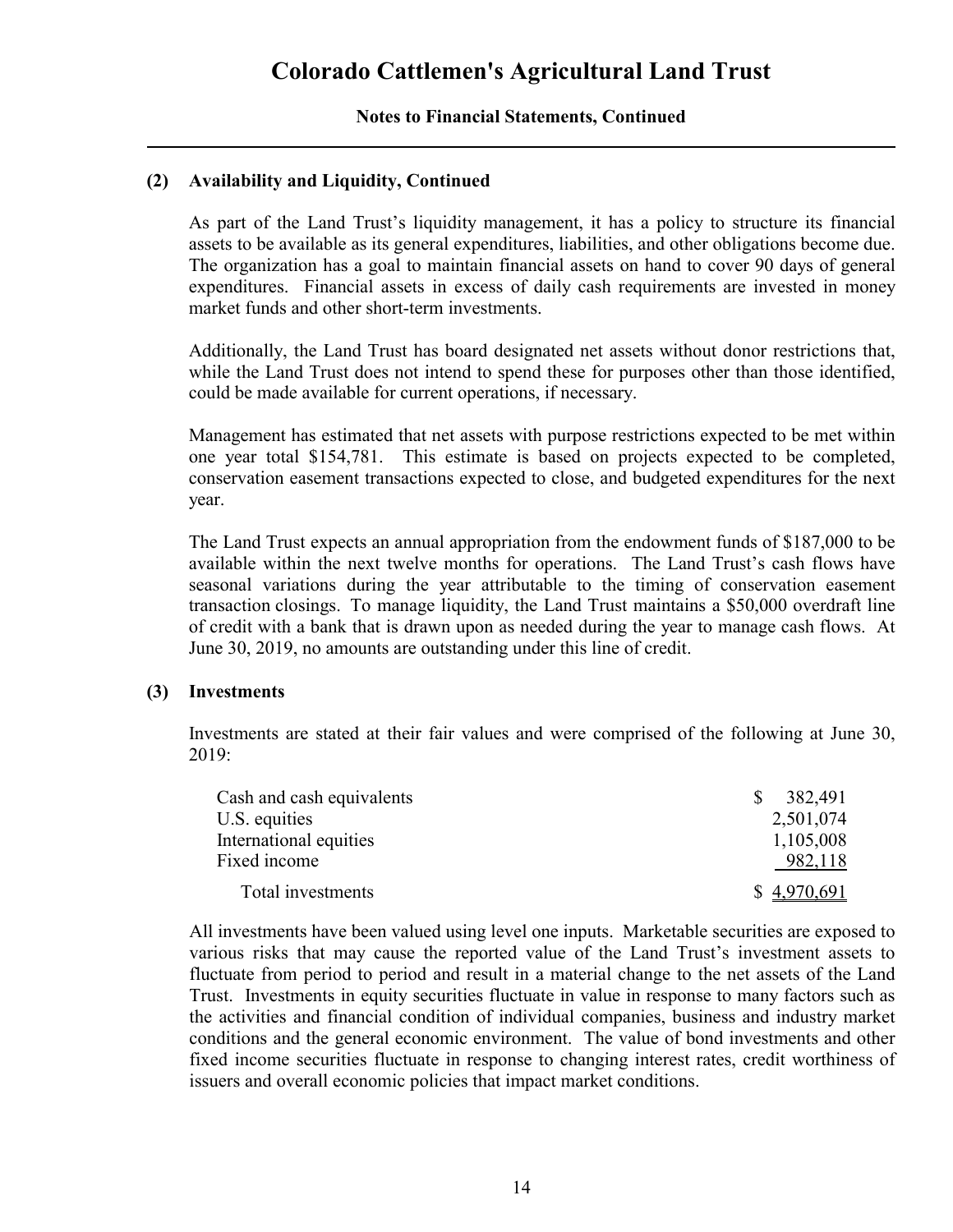## **(4) Property and Equipment**

Property and equipment consists of the following at June 30, 2019:

| Office equipment            | \$12,166 |
|-----------------------------|----------|
| Vehicles                    | 50,897   |
|                             | 63,063   |
| Accumulated depreciation    | (20,525) |
| Property and equipment, net | \$42,538 |

## **(5) Deferred Revenue**

At June 30, 2019, deferred revenue totals \$118,919 and mainly consists of sponsorship and other payments received for future special events.

## **(6) Line of Credit**

The Land Trust has a \$50,000 overdraft protection line of credit with a financial institution that bears interest at a variable rate of prime plus 2%. Interest is due monthly and the line of credit is secured by depository accounts at the financial institution. There were no amounts outstanding on the line of credit at June 30, 2019.

## **(7) Conservation Easements**

As of June 30, 2019, the Land Trust holds 317 easements covering approximately 576,170 acres in 42 counties throughout Colorado, and in parts of Wyoming and New Mexico. Conservation easements are interests in land which possess conservation value, but not economic value to the Land Trust. The Land Trust provides stewardship, ongoing monitoring, and legal protection of the conservation easements.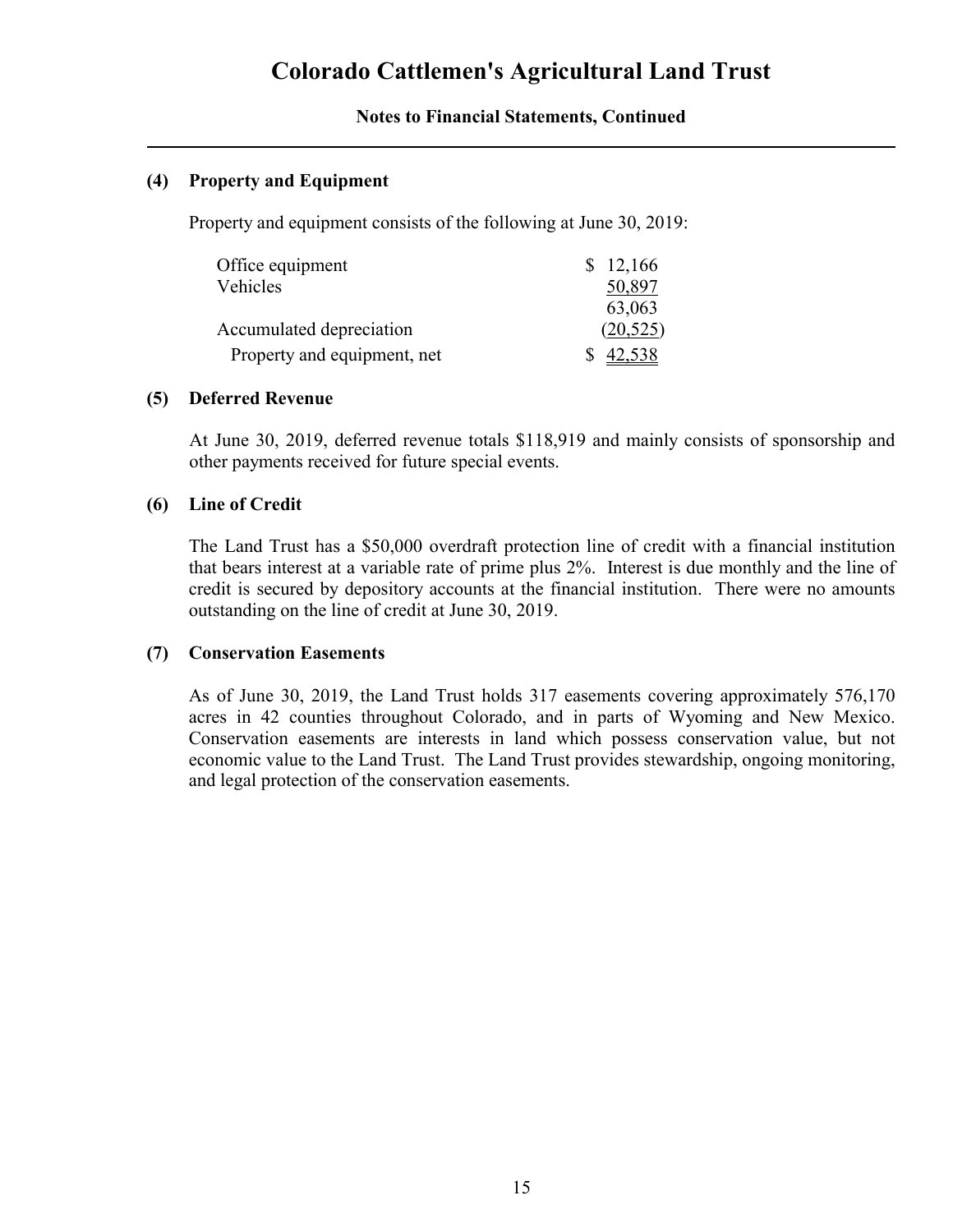# **Colorado Cattlemen's Agricultural Land Trust**

#### **Notes to Financial Statements, Continued**

#### **(8) Net Assets**

#### Net Assets Without Donor Restrictions

The Land Trust's net assets without donor restrictions is comprised of undesignated and Board designated amount for the following purposes at June 30, 2019:

| Undesignated                                | S | 3,411     |
|---------------------------------------------|---|-----------|
| Board designated for:                       |   |           |
| Easement defense                            |   | 312,004   |
| Stewardship                                 |   | 135,377   |
| Conservation and restoration                |   | 46,557    |
| Future operating expense                    |   | 89,599    |
| Future capital assets                       |   | 17,051    |
| Other activities                            |   | 52,439    |
| Inter-fund loan                             |   | (300,000) |
| Total board designated net assets           |   | 353,027   |
| Total net assets without donor restrictions |   | 356,438   |

#### Net Assets With Donor Restrictions

Net assets with donor restrictions are restricted for the following purposes or periods as of June 30, 2019:

| Specific purpose                                     |               |  |
|------------------------------------------------------|---------------|--|
| <b>Easement defense</b>                              | 387,212<br>\$ |  |
| Conservation advancement loan fund (CALF)            | 200,432       |  |
| Future projects                                      | 117,947       |  |
| Passage of time                                      |               |  |
| Contributions receivable                             | 20,000        |  |
| Total subject to purpose and time restrictions       | 725,591       |  |
| Endowments                                           |               |  |
| Stewardship Endowment Fund                           | 3,292,888     |  |
| <b>Operating Endowment Fund</b>                      | 1,119,084     |  |
| Ron and Kitty Boeddeker Peaks to Plains Conservation |               |  |
| and Restoration Fund                                 | 145,631       |  |
| Total endowments                                     | 4,557,603     |  |
| Total net assets with donor restrictions             | 5,283,194     |  |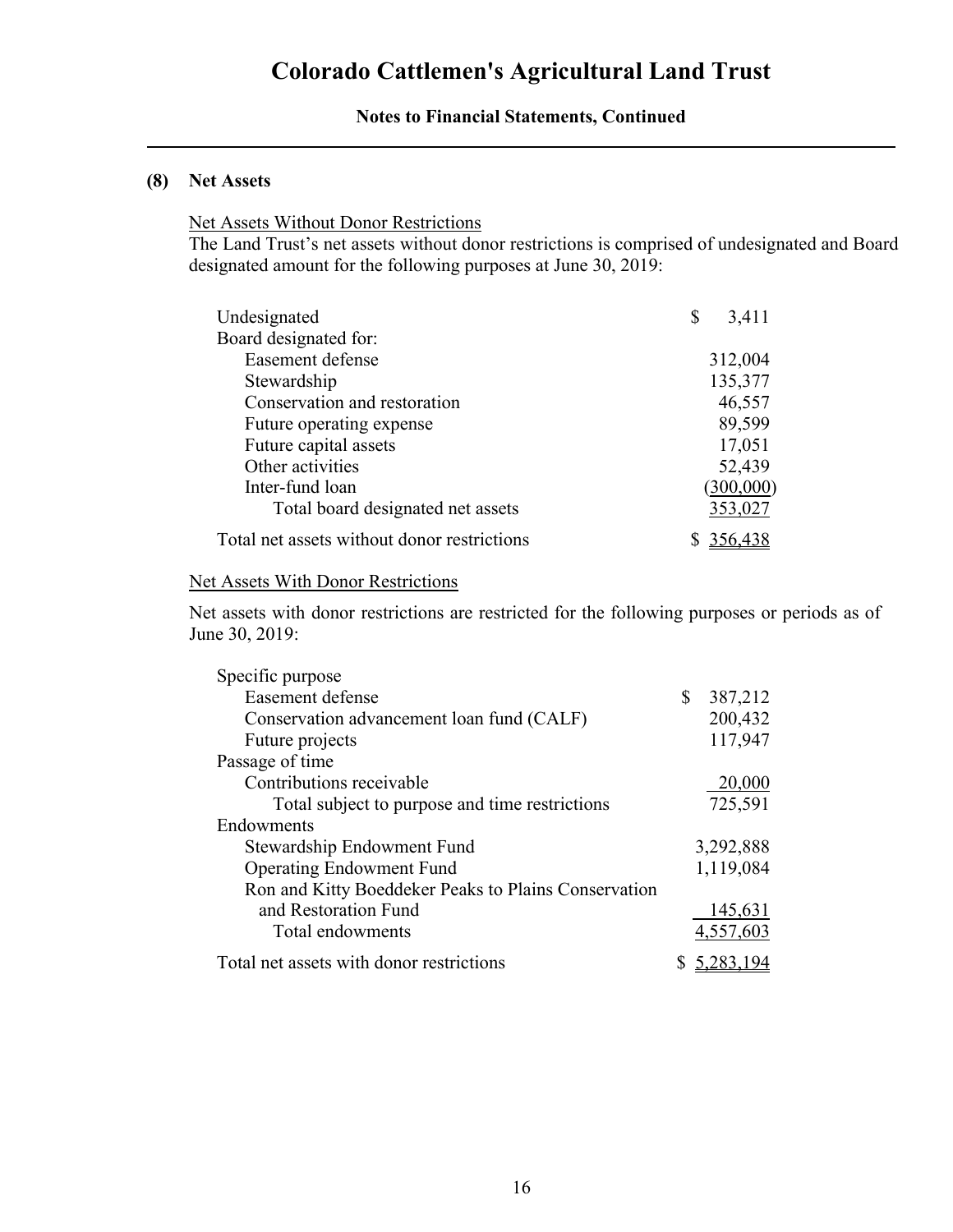## **(8) Net Assets, Continued**

Net assets were released from restriction for the following purposes for the six-month period ended June 30, 2019:

 $2010$ 

|                                              |   | 2019    |
|----------------------------------------------|---|---------|
| Purpose and time restrictions accomplished:  |   |         |
| Easement defense                             | S | 24,232  |
| Database migration                           |   | 18,692  |
| Public policy                                |   | 50,000  |
| Forever Colorado (marketing)                 |   | 53,179  |
| Program expenses                             |   | 7,928   |
| Other                                        |   | 11,378  |
| Total purpose and time restrictions          |   | 165,409 |
| Endowment funds appropriated for expenditure |   | 155,283 |
| Total net assets released from restriction   |   |         |

The Land Trust has established a legal defense fund to help fight threats to conservation easements and interests. Donations to the legal defense fund are recorded as increases in net assets with donor restrictions, and are released from restriction when qualifying expenses are incurred.

The Land Trust has established a conservation advancement loan fund with donor restricted contributions that provides short-term loans to landowners for conservation easement transaction costs. The Land Trust charges a 5% fee on draws made from the loan fund. The fee income is reinvested in the fund for future loans and included in net assets with donor restrictions. Outstanding loans totaled \$43,062 at June 30, 2019 and are included in the accompanying statement of financial position.

#### Endowment funds

The State of Colorado has adopted the Uniform Prudent Management of Institutional Funds Act (UPMIFA). The Land Trust has interpreted UPMIFA as requiring the preservation of the fair value of the original gift as of the gift date of the donor-restricted endowment funds, absent explicit donor stipulations to the contrary. As a result of this interpretation, the Land Trust classifies as nets assets with donor restrictions: (a) the original value of the gifts donated to the endowment, (b) the original value of subsequent gifts to the endowment, and (c) accumulations to the endowment made in accordance with the direction of the donor gift instrument.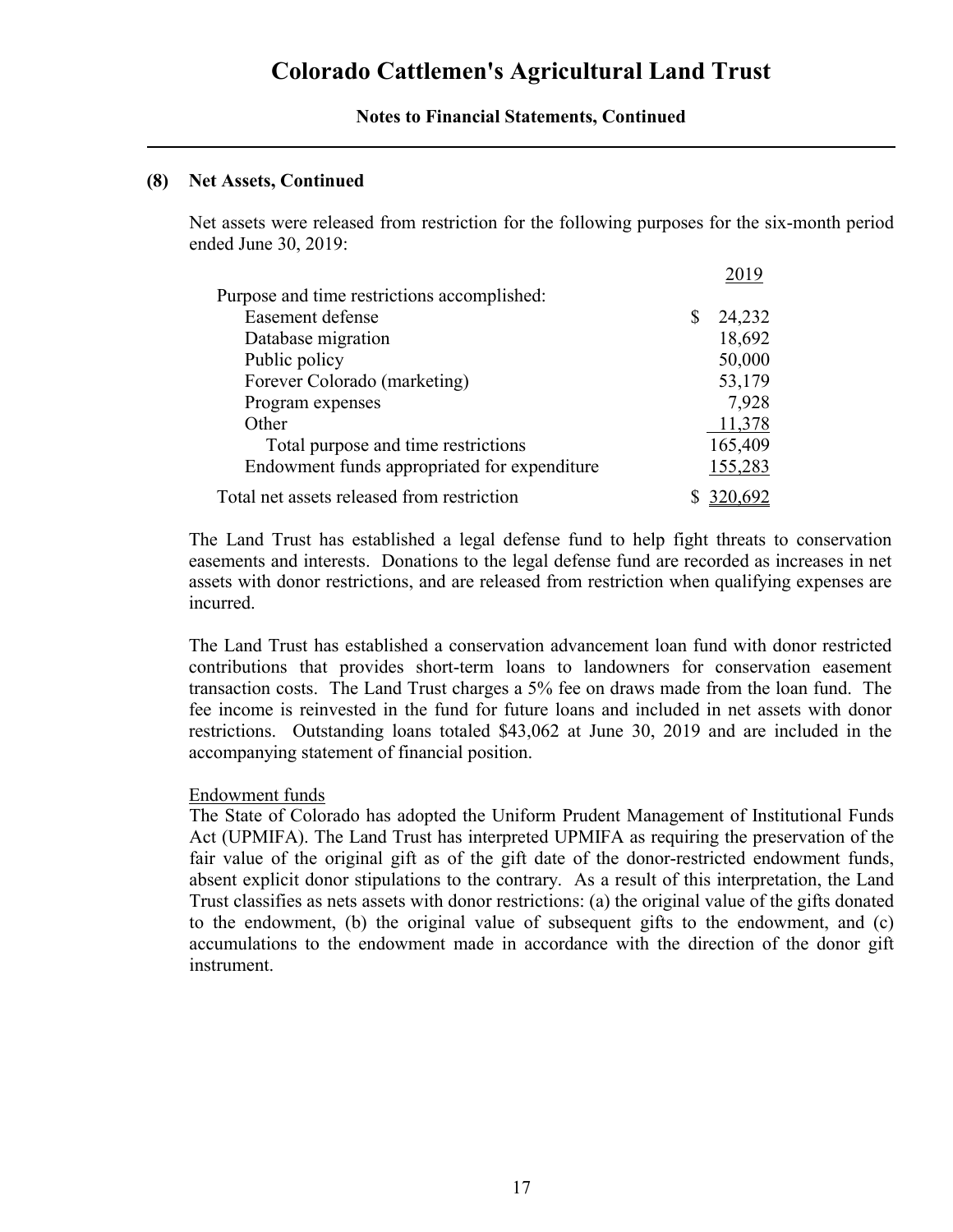## **(8) Net Assets, Continued**

In accordance with UPMIFA, the Land Trust considers the following factors in making a determination to appropriate or accumulate donor-restricted endowment funds:

- The duration and preservation of the fund
- The purposes of the Land Trust and the donor-restricted endowment fund
- General economic conditions
- The possible effect of inflation and deflation
- The expected total return from income and the appreciation of investments
- Other resources of the Land Trust
- The investment policies of the Land Trust

The stewardship of conservation easements includes the expenses of holding, administering, and enforcing the terms of conservation easements. When the Land Trust accepts a conservation easement, they take on the obligation to monitor and defend the easement in perpetuity. Donor restricted contributions to and investment income earned on the Stewardship Endowment Fund are recorded as increases in nets assets with donor restrictions until appropriated by the Board of Directors for expenditure, at which time they are released from restriction. The Stewardship Endowment Fund provides funding for the ongoing and perpetual stewardship responsibilities accepted by the Land Trust for the conservation easements it holds.

The Operating Endowment Fund was established to provide funding for the ongoing operations of the Land Trust. Contributions to and earnings on the Operating Endowment Funds are recorded as increases in nets assets with donor restrictions until appropriated by the Board of Directors for expenditure. It is intended that the balance in the Fund remain above \$1,000,000 unless specific authorization comes from a vote of two-thirds majority of the Land Trust's Board of Directors.

The Ron and Kitty Boeddeker Peaks to Plains Conservation and Restoration Fund (the Boeddeker Fund) was established in 2014 with a donor restricted contribution of \$250,000. The purpose of the Fund is to assist ranch families in placing conservation easements on their property. Contributions to and earnings on the Boeddeker Fund are recorded as increases in net assets with donor restrictions until appropriated by the Board of Directors for expenditure. The Land Trust is required to replenish the Fund through mitigation payments and additional charitable contributions, with the understanding that the Fund balance will be at least \$100,000 at the end of each year.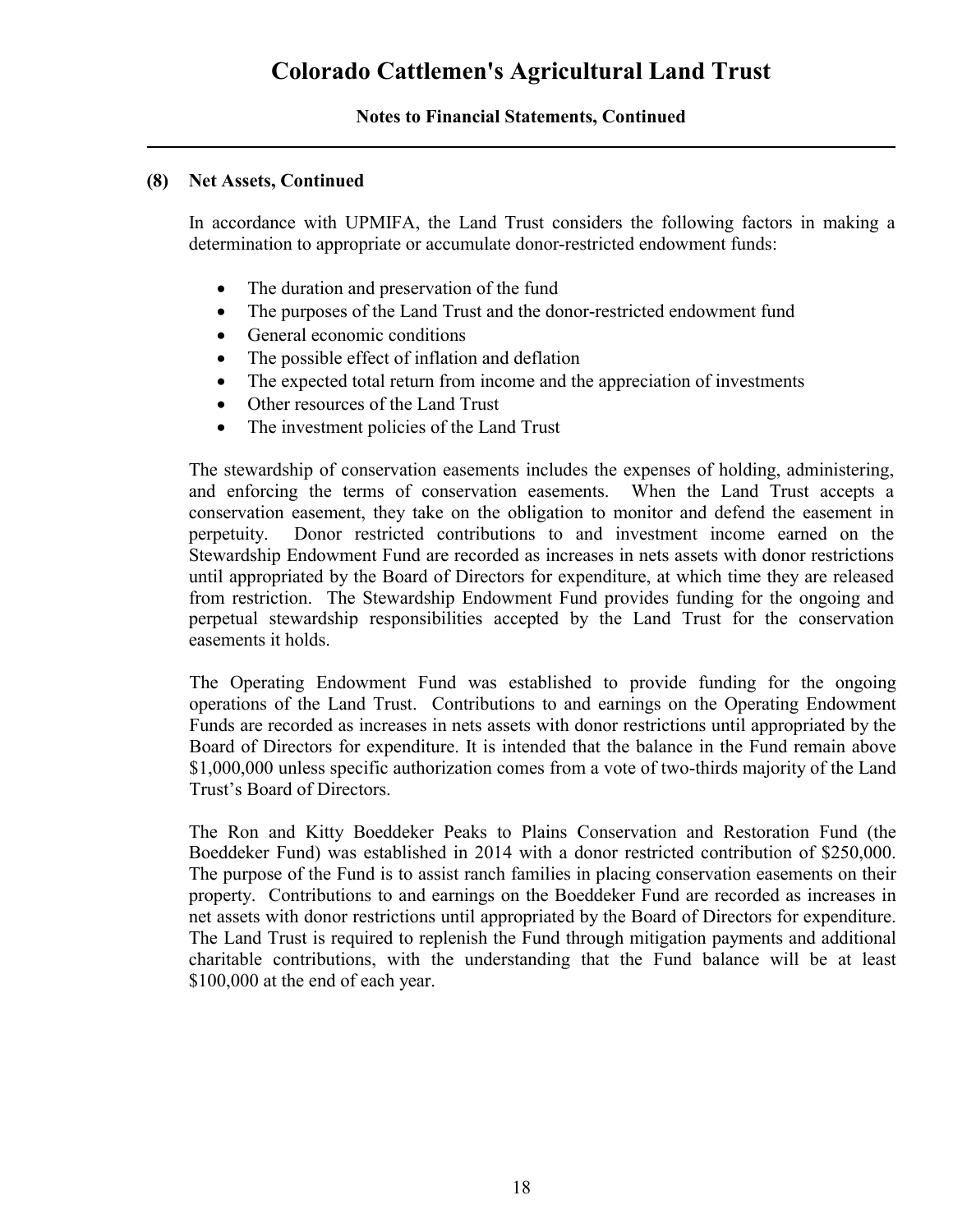## **(8) Net Assets, Continued**

Following are the changes in endowment net assets for the six-month period ended June 30, 2019:

| Endowment net assets, December 31, 2018 | 4,090,779   |
|-----------------------------------------|-------------|
| Investment return                       | 486,481     |
| Contributions to endowment              | 135,626     |
| Appropriated for expenditure            | (155,283)   |
| Endowment net assets, December 31, 2019 | \$4,557,603 |

#### Return Objectives, Strategies, and Risk Parameters

The Land Trust has adopted investment and spending policies, approved by the Board of Directors, for endowment assets that attempt to provide a predictable stream of funding to programs supported by its endowment funds while also maintaining the purchasing power of those endowment assets over the long-term. Accordingly, the investment process seeks to achieve an after-cost total real rate of return, including investment income as well as capital appreciation, which exceeds the annual distribution with acceptable levels of risk. Endowment assets are invested in a well-diversified asset mix, which includes equity and debt securities, that is intended to result in a consistent inflation-protected rate of return that has sufficient liquidity to make an annual distribution while growing the funds. The Land Trust expects its endowment assets to produce an average rate of return sufficient to meet the distribution policies of the endowment funds. Actual returns in any given year may vary from this amount. Investment risk is measured in terms of the total endowment fund; investment assets and allocation between asset classes and strategies are managed to not expose the fund to unacceptable levels of risk.

#### Distribution Policy and How the Investment Objectives Relate to the Distribution Policy

The Land Trust adopted a policy that provides for distributions from the Stewardship Endowment Fund. According to the policy, distributions must be approved by the Board of Directors and shall be no greater than 6% of asset values as determined on a rolling three-year average. In order to maximize investment return, no more than 50% of the approved distribution may be transferred during a single month. In establishing this policy, the Land Trust considered the long-term expected return on its investment assets, the nature and duration of the endowment fund, and the possible effect of inflation. The Land Trust expects the current distribution policy to grow its endowment funds at a rate consistent with the objectives of maintaining the purchasing power of the endowment assets as well as providing additional real growth through new gifts and investment returns, while minimizing risk. During the six-month period ending June 30, 2019, distributions totaling \$60,000 were made from the fund.